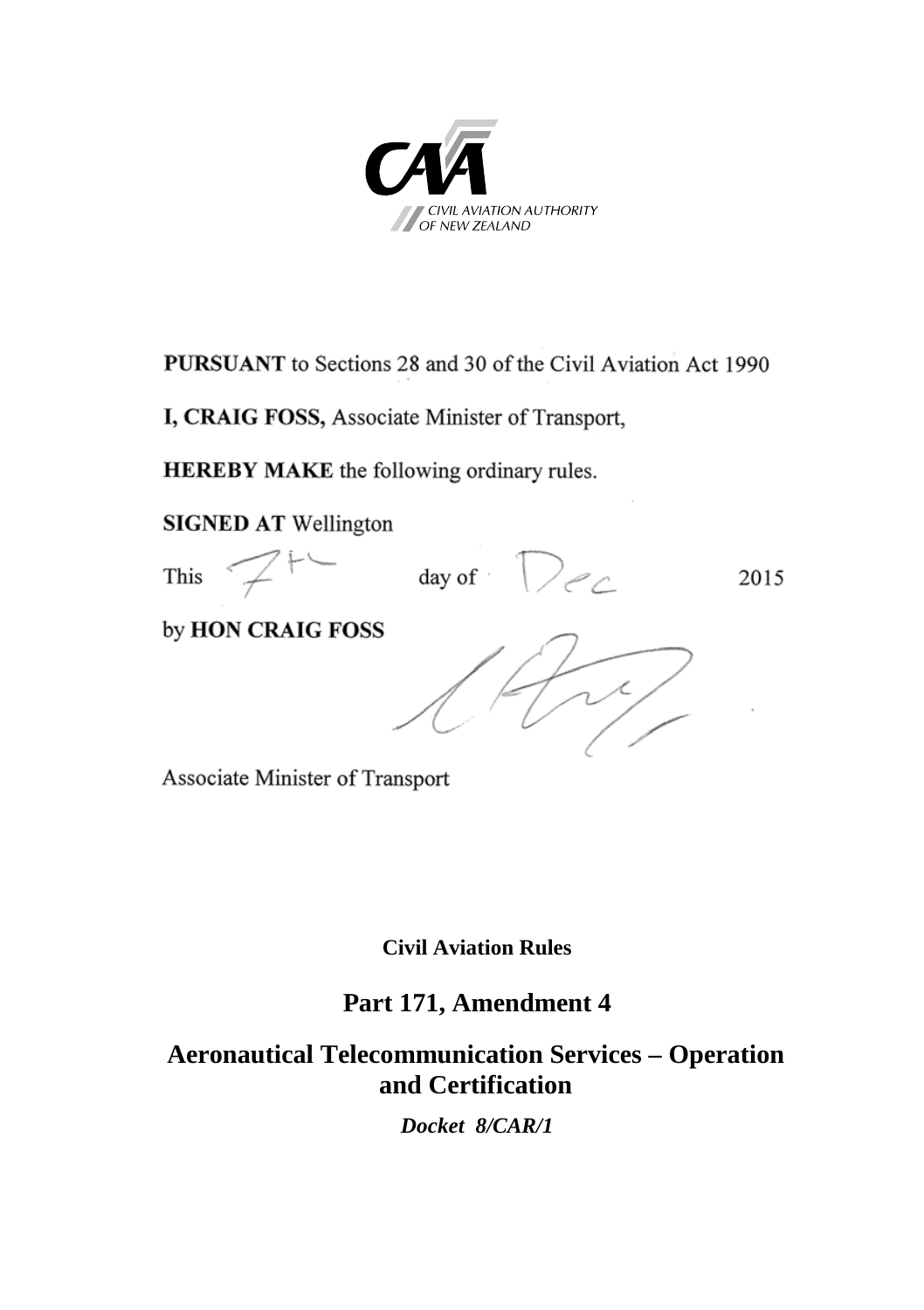# **Contents**

| 171.51  | <b>Subpart B - Certification Requirements</b>                                                                              | 5       |
|---------|----------------------------------------------------------------------------------------------------------------------------|---------|
| 171.71  |                                                                                                                            |         |
| 171.73  |                                                                                                                            |         |
| 171.77  | Aeronautical telecommunication service organisation                                                                        |         |
|         | <b>Subpart C - Operating Requirements</b>                                                                                  | 10      |
|         |                                                                                                                            |         |
|         | <b>Subpart E - Transition Provisions</b>                                                                                   | $12 \,$ |
| 171.251 | Transition for aeronautical telecommunication service                                                                      |         |
| 171.253 | Transitional internal quality assurance for aeronautical<br>telecommunication service organisation certificate holders and |         |
|         |                                                                                                                            |         |
|         |                                                                                                                            |         |
|         |                                                                                                                            |         |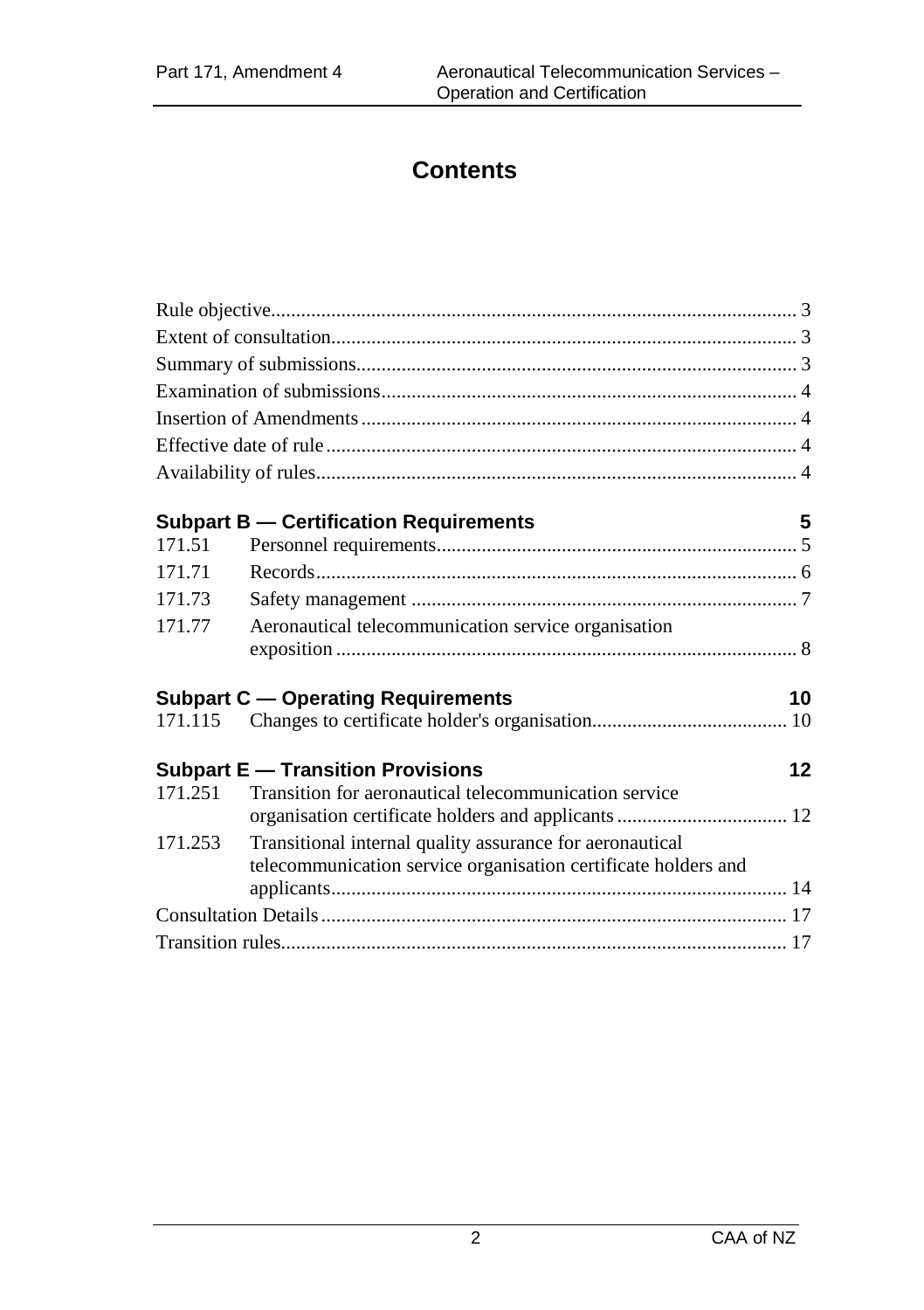# <span id="page-2-0"></span>**Rule objective**

The objective of amendment 4 to Part 171 is to introduce new rules to improve New Zealand's aviation safety performance in a way that embeds an effective safety culture in aviation organisations; and to ensure New Zealand meets its international obligations as a signatory to the Convention on International Civil Aviation.

# <span id="page-2-1"></span>**Extent of consultation**

This project was originally conceived to have a three stage implementation plan where the safety management provisions would be included in every affected rule. A project working group was formed in 2009 to address stage 1 which included international air operators, their maintainers, international aerodromes, and air traffic control.

Subsequent development shifted the direction to a single stage rule implementation, with 2 different transition times; and the safety management requirements would mostly be contained in a new rule part  $-$  Part 100.

As a result, a new policy project developed options for a safety management rule proposal in a risk based regulation environment. This policy was consulted in 2013 and was well received by the industry; and rule development continued as recommended in the policy document.

A Notice of Proposed Rulemaking, NPRM 15-02, containing the proposed new Part 100 and consequential amendments to Parts 19, 115, 119, 121, 125, 135, 137, 139, 141, 145, 146, 148, 149, 171, 172, 173, 174 and 175 was issued for public consultation under Docket 8/CAR/1 on 7 May 2015.

The publication of this NPRM was notified in the Gazette on 7 May 2015. The NPRM was published on the CAA web site and mailed to identified stakeholders including representative organisations who were considered likely to have an interest in the proposal.

A period of 42 days was allowed for comment on the proposed rule.

# <span id="page-2-2"></span>**Summary of submissions**

20 written submissions and 60 oral comments were received on the NPRM. These submissions and comments have been considered and as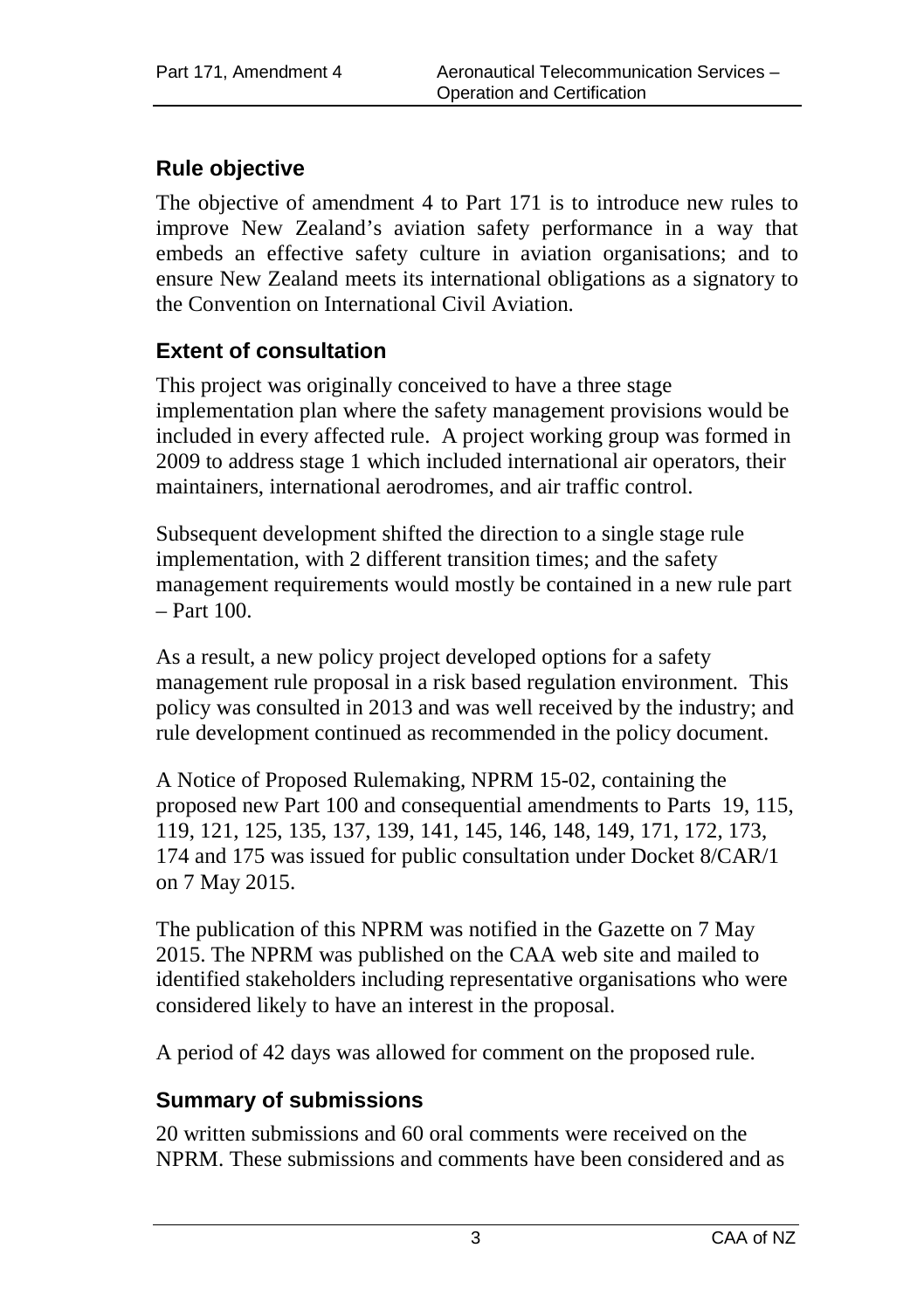a result a number of proposed amendments were removed for reasons of standardisation and the submissions influenced the shape of the transition provisions. No submissions related specifically to Part 171. See also *Consultation Details* on page 17.

# <span id="page-3-0"></span>**Examination of submissions**

Submissions may be examined by application to the Docket Clerk at the Civil Aviation Authority between 8:30 am and 4:30 pm on weekdays, except statutory holidays.

# <span id="page-3-1"></span>**Insertion of Amendments**

The amendments to the rules in this Part are reflected by replacing the affected existing rules with the amended rules.

## <span id="page-3-2"></span>**Effective date of rule**

Amendment 4 to Part 171 comes into force on 1 February 2016.

# <span id="page-3-3"></span>**Availability of rules**

Civil Aviation Rules are available from–

CAA web site:<http://www.caa.govt.nz/> Freephone: 0800 GET RULES (0800 438 785)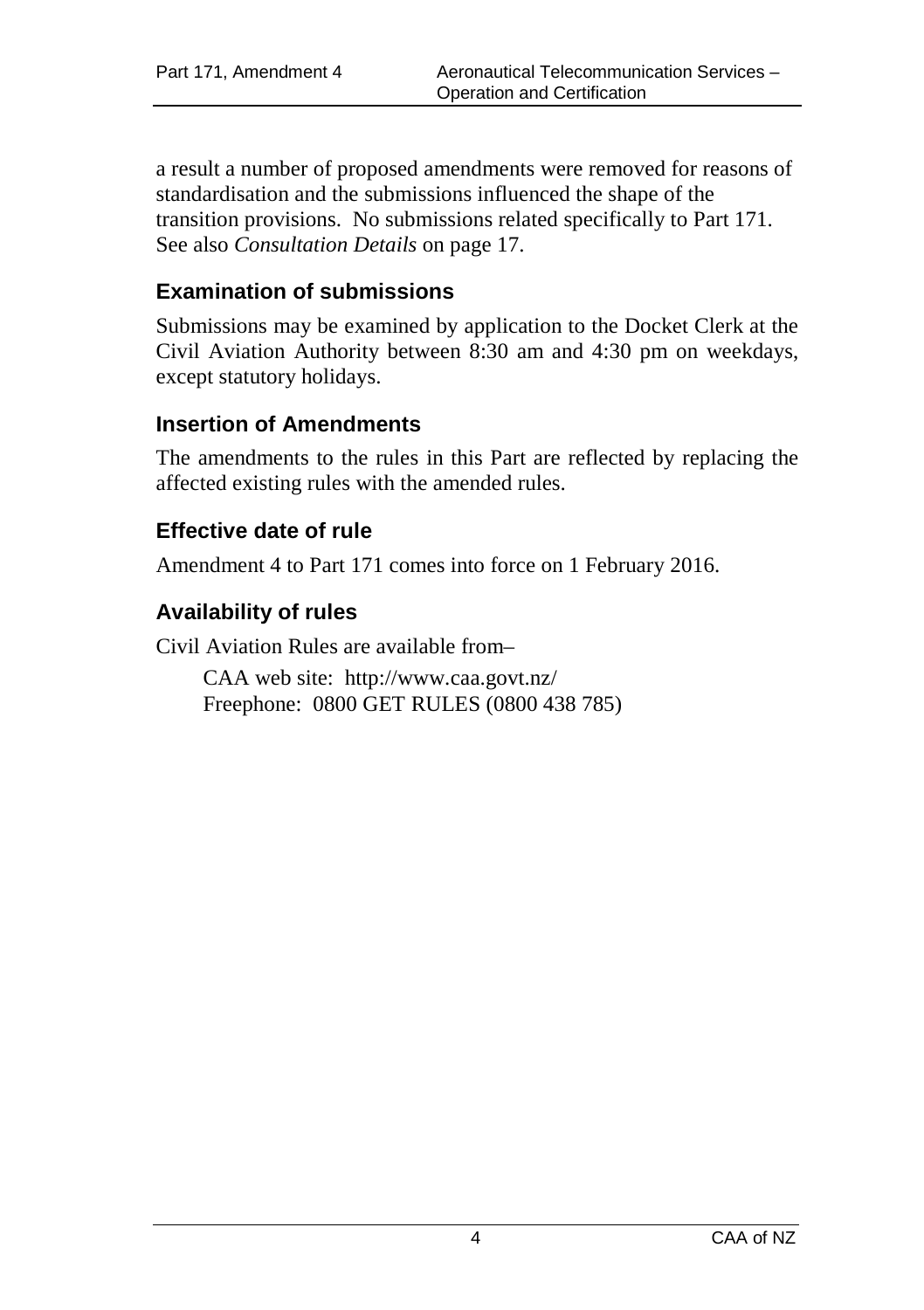# <span id="page-4-0"></span>**Subpart B — Certification Requirements**

# *Rule 171.51 is revoked and replaced by the following rule:*

### <span id="page-4-1"></span>**171.51 Personnel requirements**

(a) An applicant for an aeronautical telecommunication service certificate must employ, contract, or otherwise engage—

- (1) a senior person identified as the chief executive who—
	- (i) has the authority within the applicant's organisation to ensure that all activities undertaken by the organisation can be financed and carried out to meet applicable operational requirements; and
	- (ii) is responsible for ensuring that the organisation complies with the requirements and standards prescribed by this Part; and
- (2) a senior person or persons responsible to the chief executive and who are responsible for—
	- (i) ensuring that the applicant's organisation complies with its exposition; and
	- (ii) the system for safety management required under rule 171.73; and
- (3) sufficient personnel to inspect, supervise, and maintain the facilities listed in the applicant's exposition.

(aa) The senior person or persons required by paragraph  $(a)(2)(ii)$  must be able to demonstrate competency and experience relevant to the management of safety systems and the activities of the certificate holder.

(b) An applicant for an aeronautical telecommunication service certificate must establish procedures for personnel, who are authorised by the holder of the aeronautical telecommunications service certificate to place into operational service any of the facilities listed in the exposition, to—

(1) assess the competency of those authorised personnel; and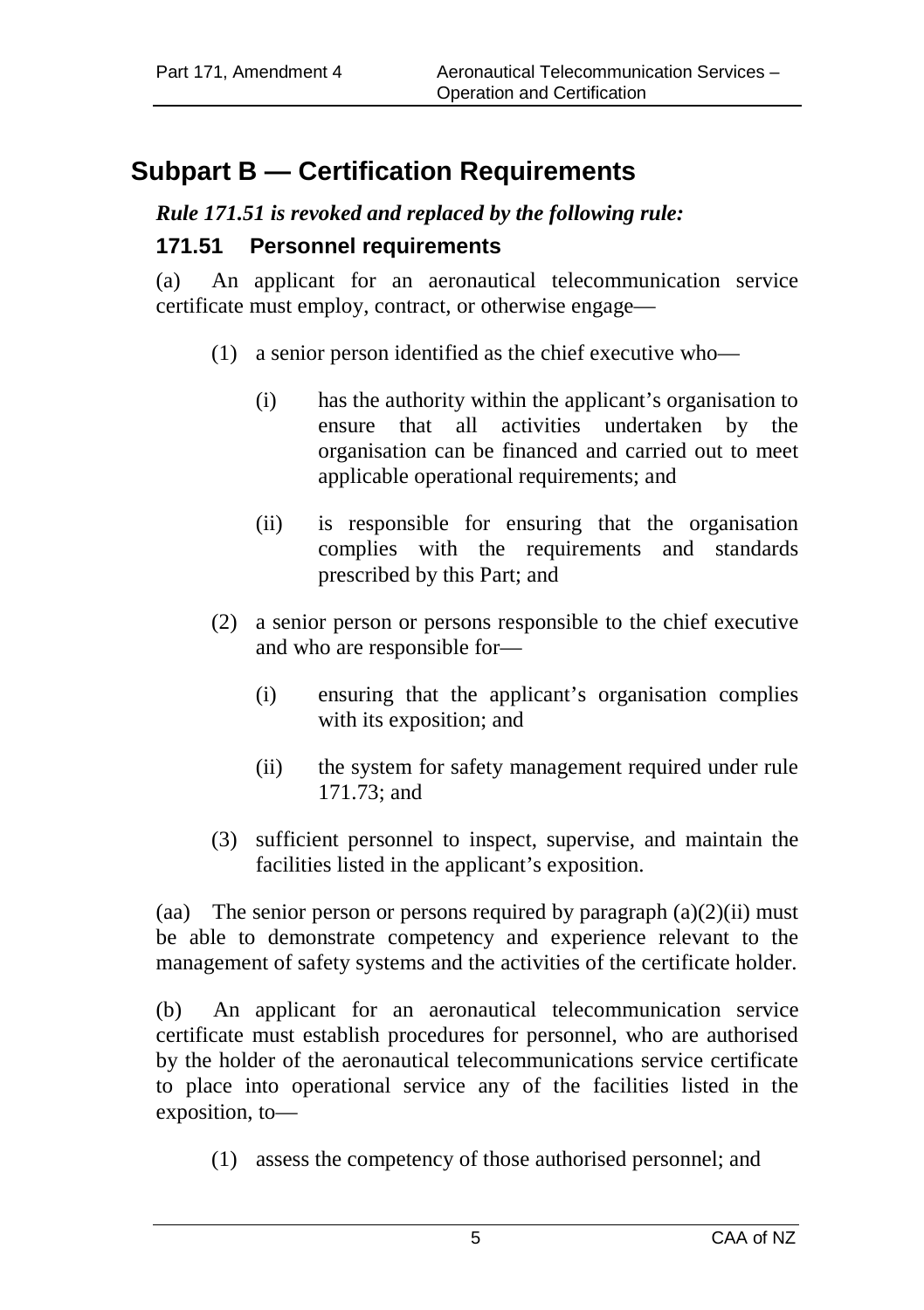- (2) maintain the competency of those authorised personnel; and
- (3) establish a means to provide those authorised personnel with written evidence of the scope of their authorisation.

### *Rule 171.71 is revoked and replaced by the following rule:*

## <span id="page-5-0"></span>**171.71 Records**

(a) An applicant for an aeronautical telecommunication service certificate must establish procedures to identify, collect, index, store, maintain, and dispose of the records that are necessary to record—

- (1) the safe provision of the aeronautical telecommunication services; and
- (2) the safe operation of each aeronautical facility listed in the applicant's exposition.

(b) The procedures required under paragraph (a) must require that accurate records of the following are maintained:

- (1) for each aeronautical facility, a record—
	- (i) documenting the operating performance of the aeronautical facility; and
	- (ii) providing a history of the maintenance, and the periodic inspections and tests of the aeronautical facility, that are traceable to the person or persons responsible for each of the recorded activities; and
- (2) for each aeronautical facility, a record of the establishment of, or a change in, the periodic tests required under rule 171.59(a); and
- (3) for each item of test equipment required under rule 171.63(a) that is used for the measurement of an aeronautical facility's critical performance parameters, a record that includes a traceable history of the location, maintenance, and the calibration checks for the item of test equipment; and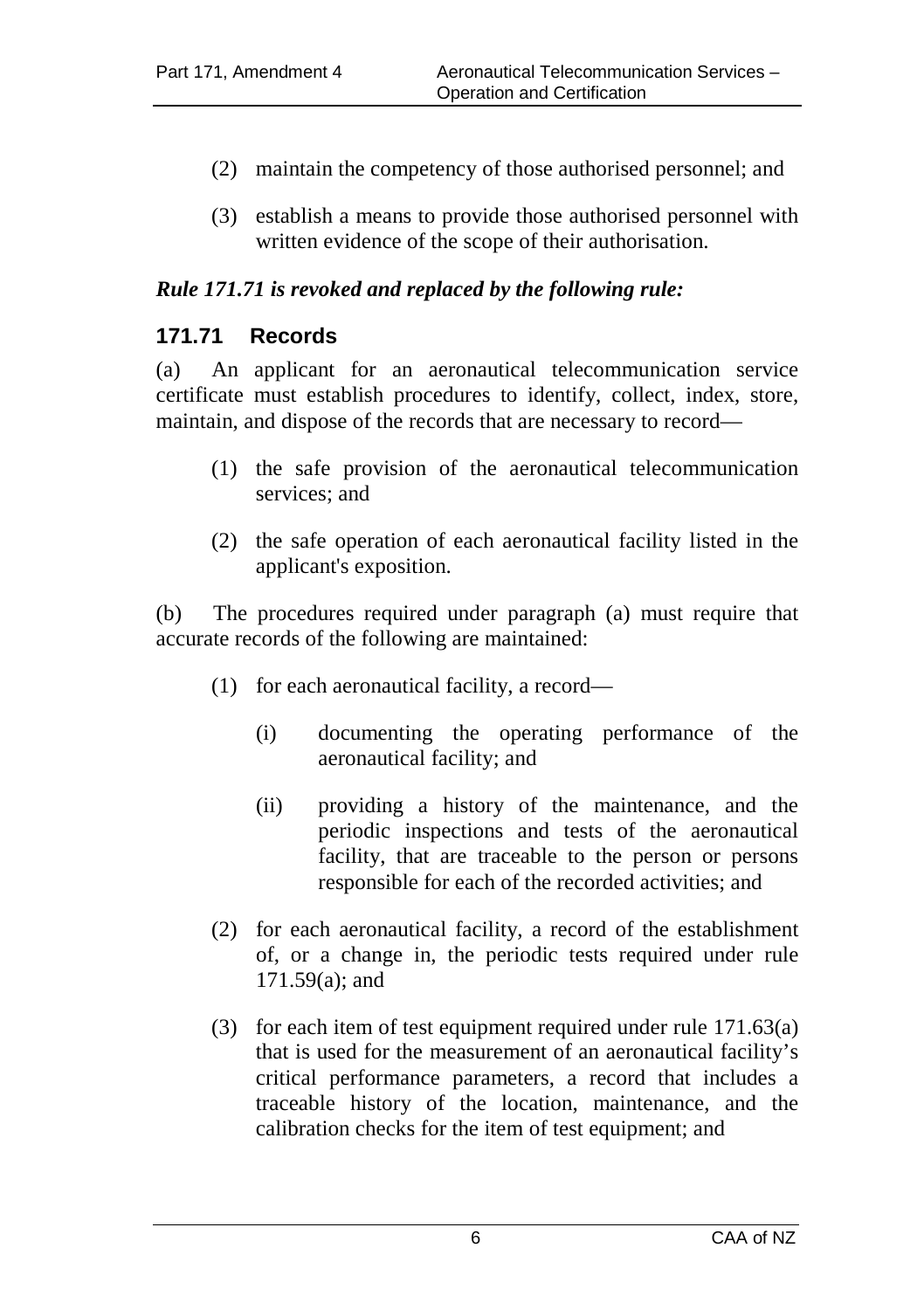- (4) for each facility malfunction incident reported under Part 12, a record that includes—
	- (i) details of the nature of the malfunction; and
	- (ii) the findings of the investigation; and
	- (iii) the follow up corrective actions; and
	- (iv) if applicable, a copy of the report submitted to the Authority under Part 12; and
- (5) [*revoked*]
- (6) for each person who is authorised in accordance with rule 171.51(b) to place aeronautical facilities into operational service, a record that includes details of the person's experience, qualifications, training, competence assessments, and current authorisations.
- (c) The procedures required under paragraph (a) must require—
	- (1) all records to be legible and of a permanent nature; and
	- (2) all aeronautical facility records required under paragraph (b)(1) to be retained for a period of at least three years unless a longer period is required—
		- (i) by the Director; or
		- (ii) to establish a performance history for the aeronautical facility.

#### *Rule 171.73 is revoked and replaced by the following rule:*

### <span id="page-6-0"></span>**171.73 Safety management**

An applicant for the grant of an aeronautical telecommunication service certificate must establish, implement, and maintain a system for safety management in accordance with rule 100.3.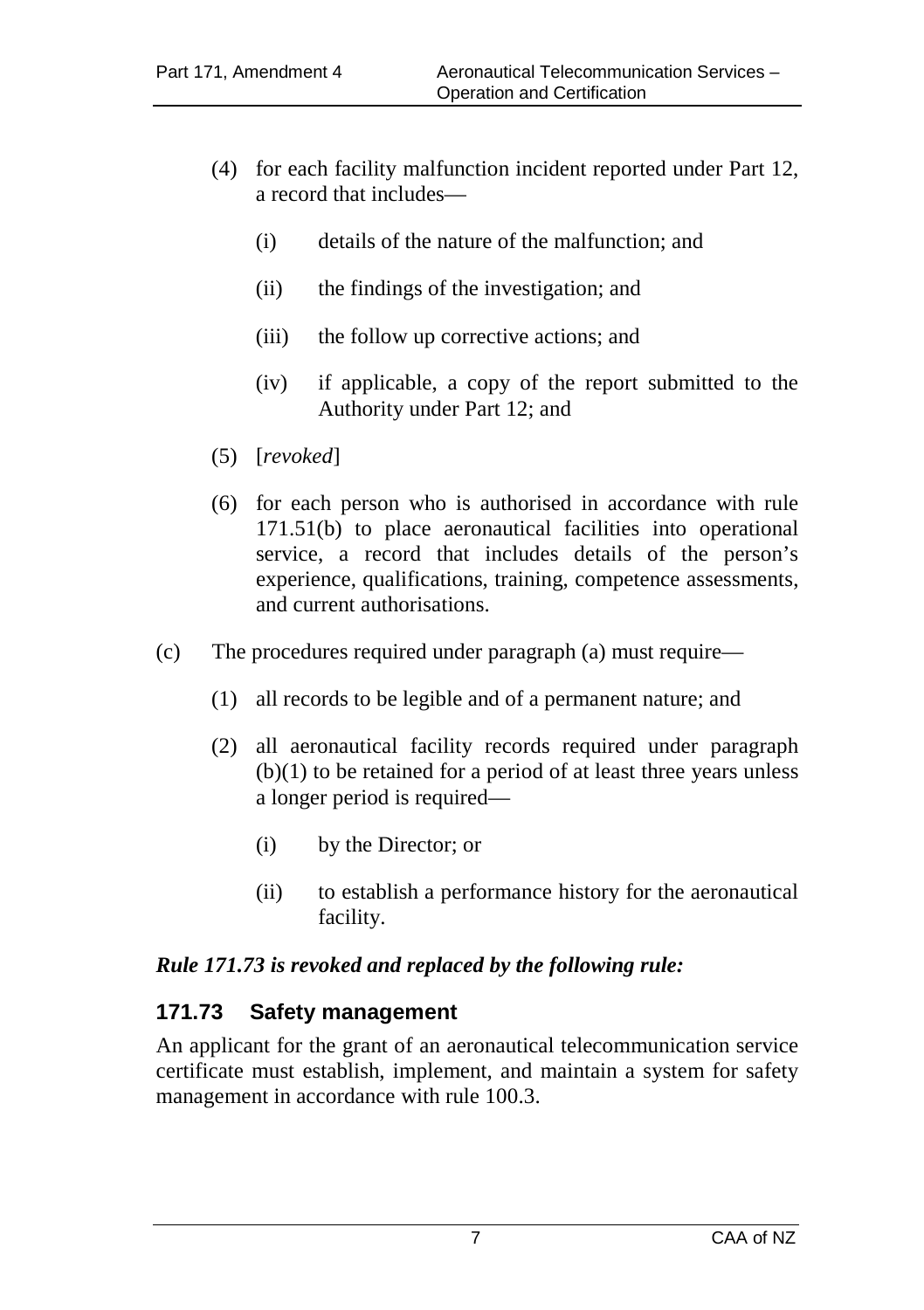# <span id="page-7-0"></span>*Rule 171.77 is revoked and replaced by the following rule:*

## **171.77 Aeronautical telecommunication service organisation exposition**

(a) An applicant for an aeronautical telecommunication service certificate must provide the Director with an exposition that contains—

- (1) a statement signed by the chief executive, on behalf of the applicant's organisation confirming that—
	- (i) the exposition defines the organisation and demonstrates its means and methods for ensuring ongoing compliance with this Part; and
	- (ii) the exposition, and all associated manuals, operating, and maintenance instructions, must be complied with by the organisation's personnel at all times; and
- (1A) in relation to the system for safety management required by rule 171.73,—
	- (i) all of the documentation required by rule 100.3(b); and
	- (ii) for an applicant that is not applying for a renewal of an aeronautical telecommunication service certificate, an implementation plan that describes how the system for safety management will be implemented; and
- (2) the titles and names of the senior person or persons required by rules  $171.51(a)(1)$  and  $(2)$ ; and
- (3) the duties and responsibilities of the senior person or persons required by rules  $171.51(a)(1)$  and  $(2)$ , including—
	- (i) matters for which they have responsibility to deal directly with the Director or the Authority on behalf of the organisation; and
	- (ii) responsibilities for safety management; and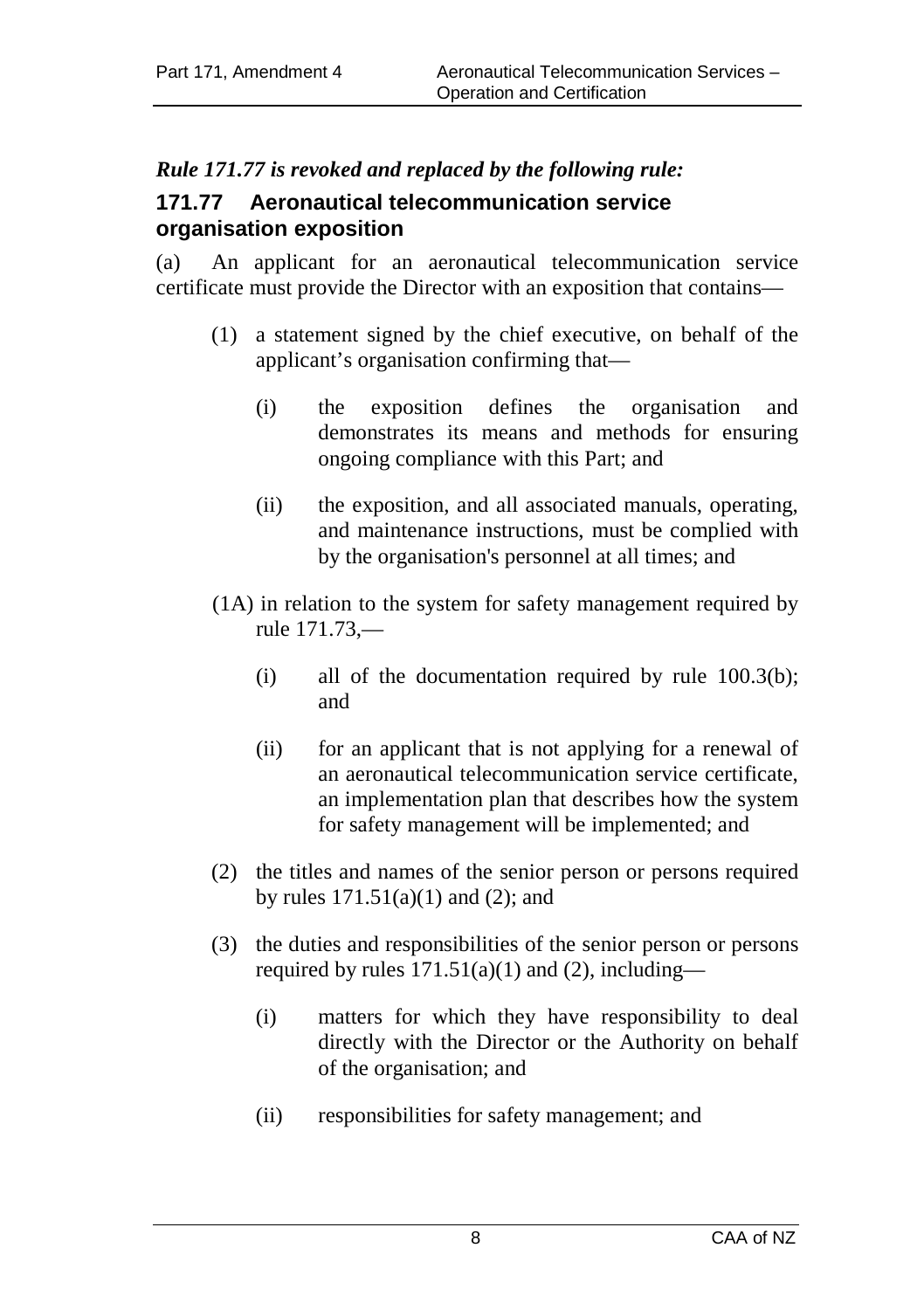- (4) an organisation chart showing lines of responsibility of each senior person or persons required by rules  $171.51(a)(1)$  and (2) and covering each location listed under paragraph  $(a)(7)$ ; and
- (5) a summary of the organisation's staffing structure at each location listed under paragraph (a)(7); and
- (5A) information identifying the lines of safety responsibility within the organisation; and
- (6) a list of each type of aeronautical facility to be operated under the authority of the aeronautical telecommunication service certificate; and
- (7) a summary of the scope of activities at each location where the organisation's personnel are based for the purpose of providing or maintaining the types of facilities listed under paragraph  $(a)(6)$ ; and
- (8) a summary of the operational details of each aeronautical facility associated with each location listed under paragraph  $(a)(7)$ ; and
- (9) details of the security programme required under rule 171.55; and
- (10) [*revoked*]
- (11) the detailed procedures, or an outline of the procedures including information that identifies the documentation that contains the detailed procedures, that are required under—
	- $(i)$  rules  $171.51(b)(1)$  and  $(2)$  regarding the competence of personnel; and
	- (ii) rule 171.53(a) regarding the design, installation, and commissioning of facilities; and
	- (iii) rule 171.53(b) regarding the operation of temporary facilities for site tests; and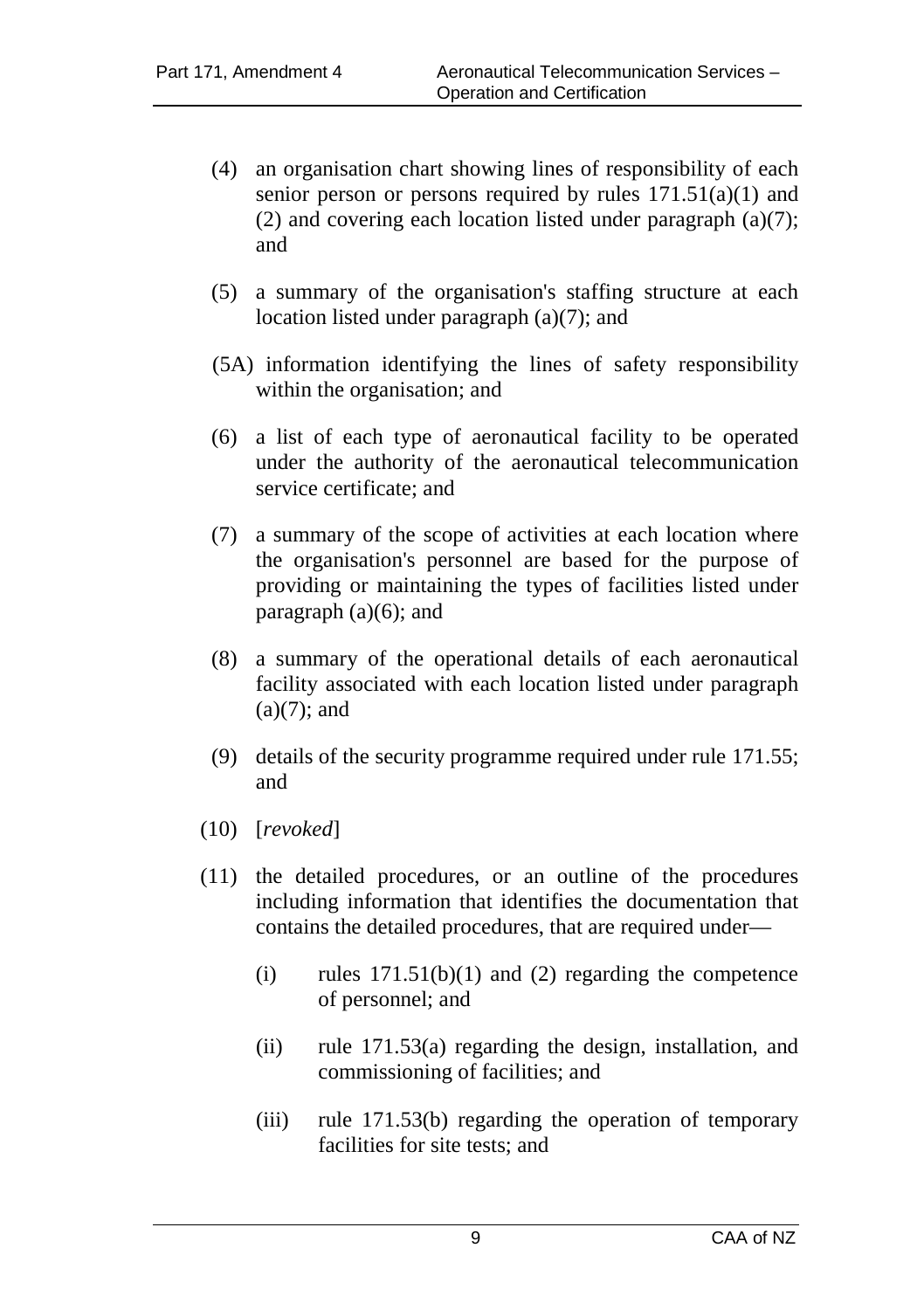- (iv) rule 171.57(b) regarding the control of documentation; and
- (v) rule 171.59(a) regarding periodic inspections and testing of facilities; and
- (vi) rule 171.61 regarding facility performance; and
- (vii) rule 171.63 regarding the control, calibration, and maintenance of inspection, measuring, and test equipment; and
- (viii) rule 171.65(a) regarding the notification of facility information; and
- (ix) rule 171.67(a) regarding facility checks after notification of an accident or incident; and
- (x) rule 171.69 regarding facility malfunction incidents; and
- $(x_i)$  rule 171.71 $(a)$  regarding the identification, collection, indexing, storage, maintenance, and disposal of records; and
- (xii) rule 171.75 regarding the communication procedures; and
- (12) detailed procedures to control, amend, and distribute the exposition.
- (b) The applicant's exposition must be acceptable to the Director.

# <span id="page-9-0"></span>**Subpart C — Operating Requirements**

# *Rule 171.115 is revoked and replaced by the following rule:*

# <span id="page-9-1"></span>**171.115 Changes to certificate holder's organisation**

(a) A holder of an aeronautical telecommunication service certificate must—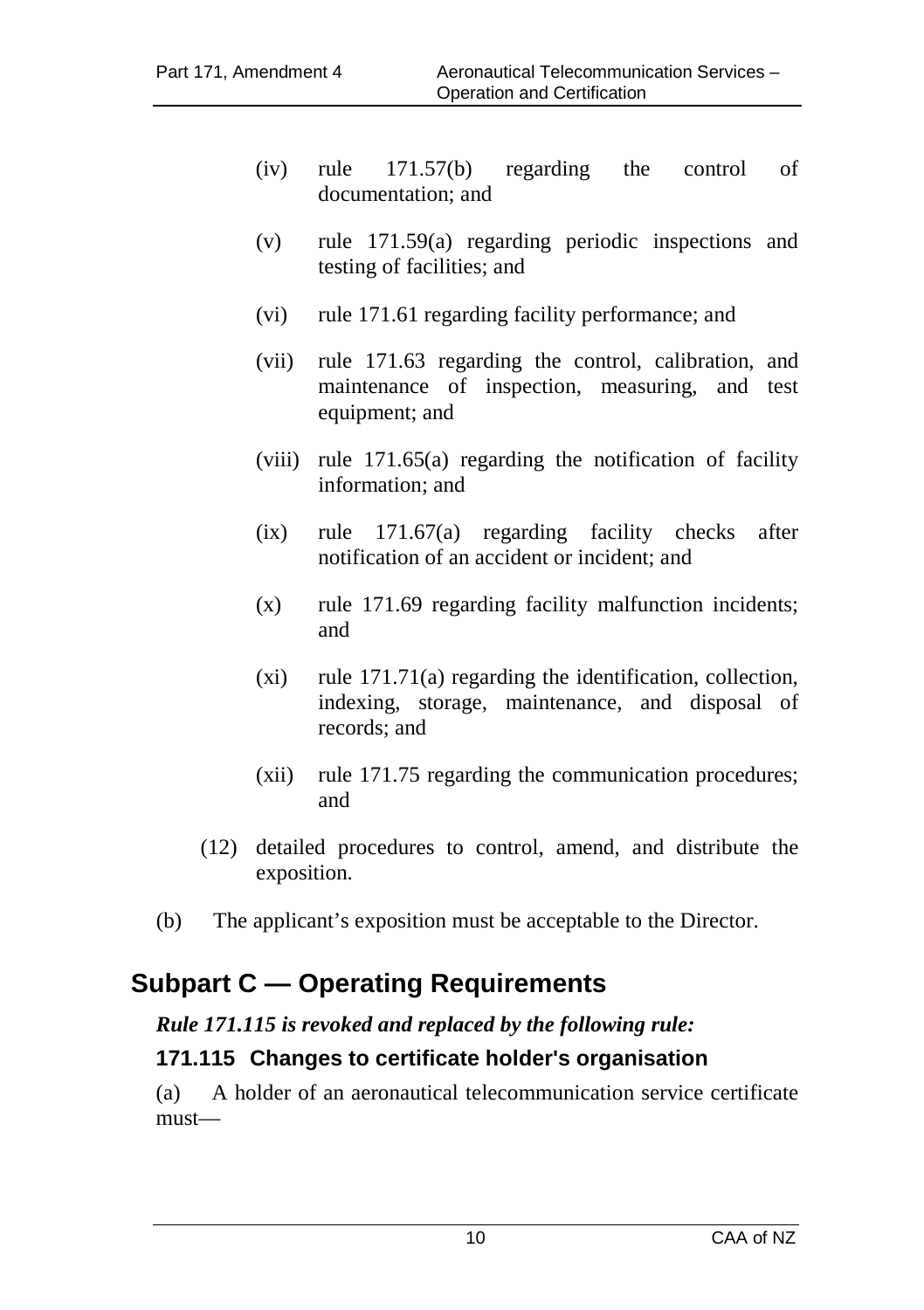- (1) ensure that the exposition is amended, as required, to remain a current description of the certificate holder's organisation, aeronautical telecommunication services, and facilities; and
- (2) ensure that any amendment made to its exposition meets the applicable requirements of this Part; and
- (3) comply with the amendment procedures contained in its exposition; and
- (4) forward to the Director for retention a copy of each amendment to its exposition as soon as practicable after the amendment is incorporated into its exposition; and
- (5) make such amendments to its exposition as the Director may consider necessary in the interests of aviation safety.

(b) Before a holder of an aeronautical telecommunication service certificate changes any of the following, prior acceptance by the Director is required—

- (1) the chief executive:
- (2) the listed senior persons:
- (3) the security programme:
- (4) the types of aeronautical facility operated under the authority of the certificate:
- (5) the system for safety management, if the change is a material change.

(c) An application to make any of the changes under paragraph (b) must be made by the certificate holder on form CAA 24171/01.

(d) The Director may impose any conditions, that the Director considers necessary in the interests of aviation safety, under which the holder of an aeronautical telecommunications service certificate must operate during or following any change specified in paragraph (b).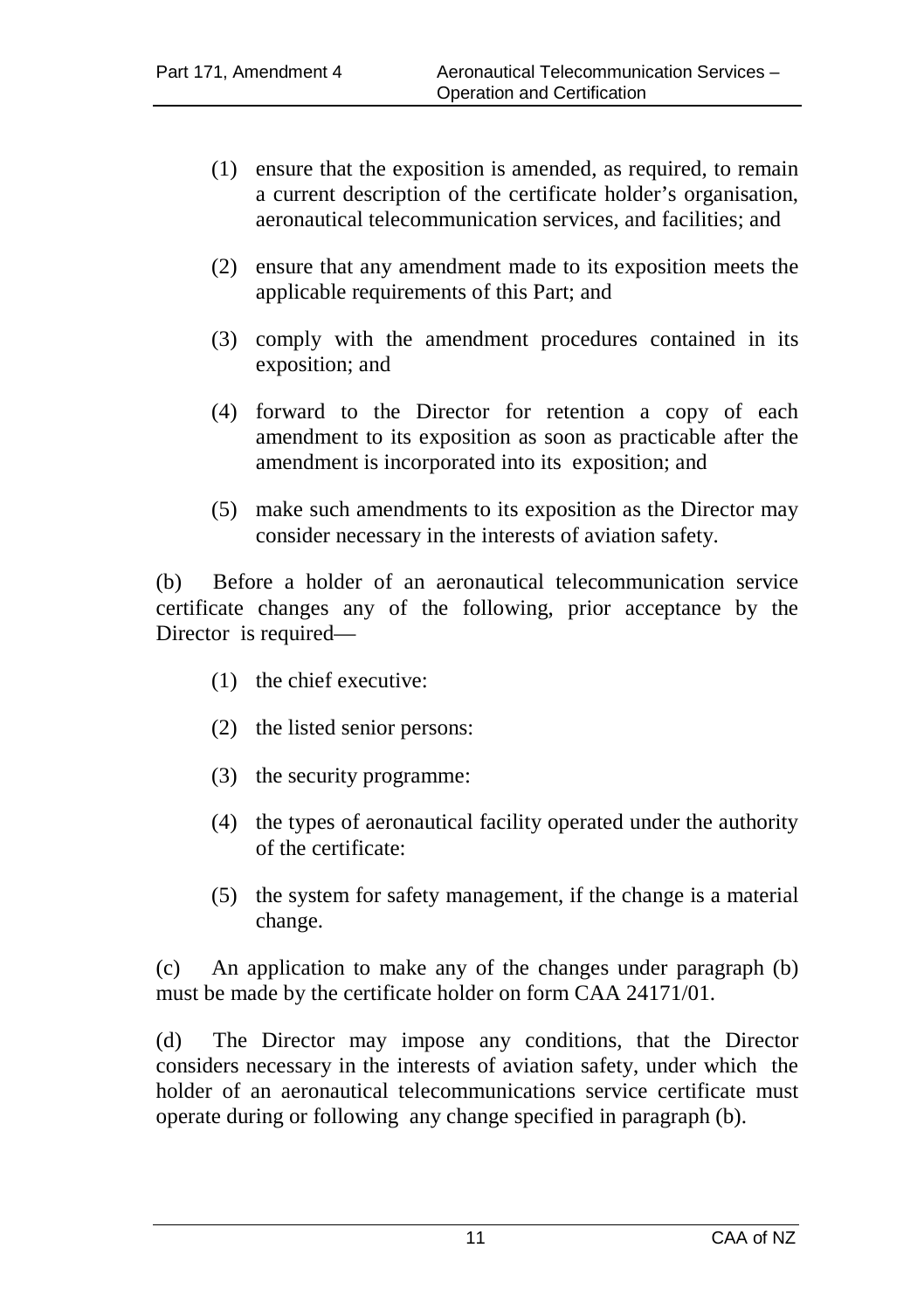(e) The holder of an aeronautical telecommunication service certificate must comply with any conditions imposed by the Director under paragraph (d).

(f) If any of the changes under paragraph (b) requires an amendment to the aeronautical telecommunication service certificate, the certificate holder must forward the certificate to the Director for endorsement of the change as soon as practicable.

# <span id="page-11-0"></span>**Subpart E — Transition Provisions**

*Insert rule 171.251 after rule 171.201:*

### <span id="page-11-1"></span>**171.251 Transition for aeronautical telecommunication service organisation certificate holders and applicants**

- (a) This rule applies to each—
	- (1) aeronautical telecommunication service certificate holder:
	- (2) aeronautical telecommunication service certificate applicant.

(b) Before 1 February 2018, an organisation to which this rule applies—

- (1) is not required to comply with—
	- (i) rule  $171.51(a)(2)(ii)$ , if instead of a senior person responsible for the system for safety management, the organisation has a senior person responsible for internal quality assurance:
	- (ii) rule 171.73, if instead of establishing, implementing, and maintaining the system for safety management, the organisation has established an internal quality assurance system that complies with rule 171.253:
	- (iii) rule  $171.77(a)(1A)$ ):
	- $(iv)$  rule  $171.77(a)(3)(ii)$ :
	- (v) rule 171.77(a)(5A); but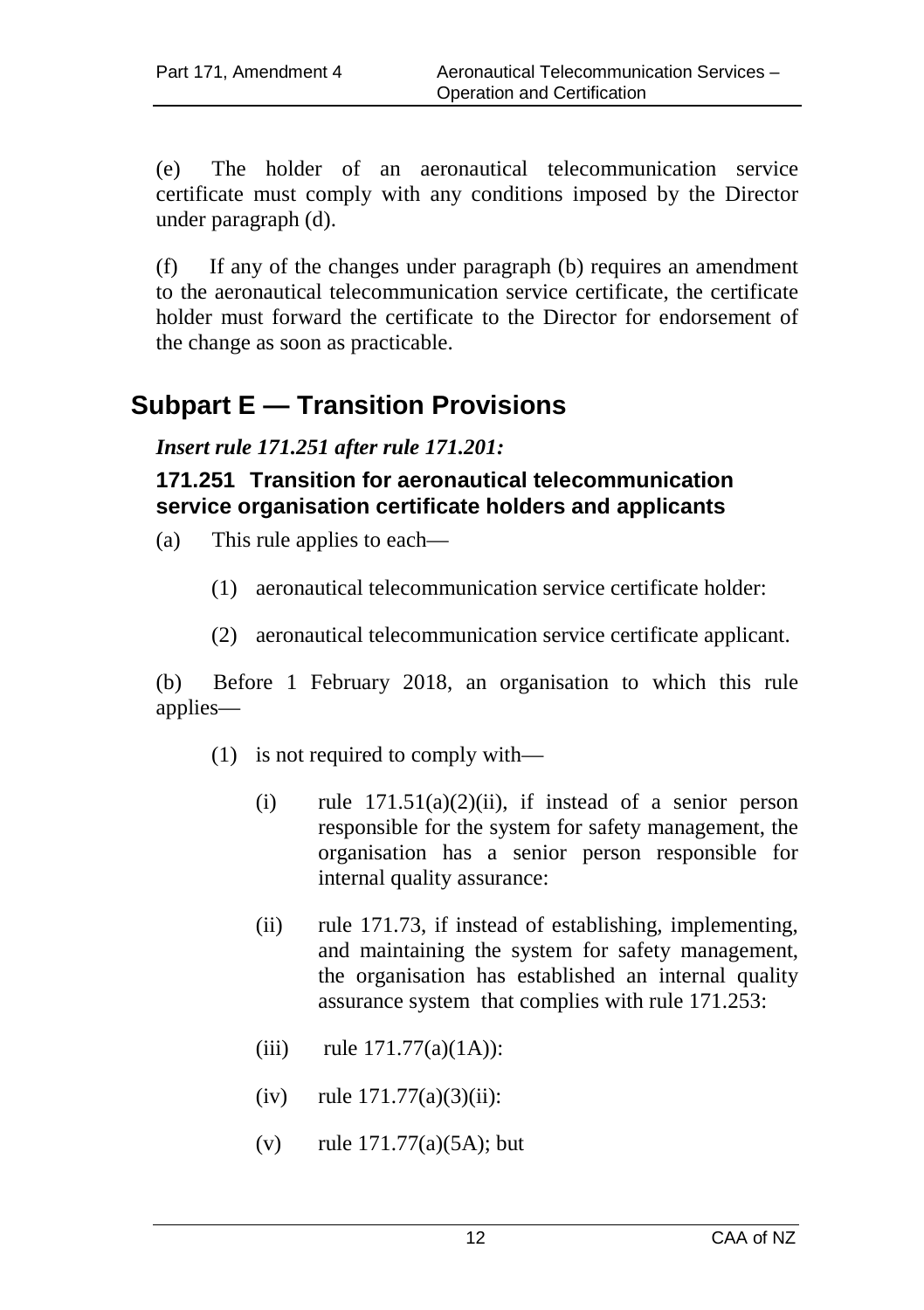- (2) by 30 July 2016 must submit to the Director with the accompanying completed CAA form an implementation plan that—
	- (i) includes a proposed date for implementation of the system for safety management; and
	- (ii) outlines how the organisation plans to implement the system for safety management required under rule 171.73.
- (c) The Director will, if acceptable—
	- (1) approve the organisation's implementation plan; and
	- (2) set the date for implementation of the system for safety management.

(d) To avoid doubt, the date for implementation is the date the Director approves the system for safety management.

(e) In setting the date under rule  $171.251(c)(2)$ , the Director must have regard to the following:

- (1) the capability of the organisation:
- (2) the complexity of the organisation:
- (3) the risks inherent in the activities of the organisation:
- (4) the date of any certificate renewal:
- (5) any resource or scheduling impacts on the organisation or the Authority or both:
- (6) the date for implementation must not be later than 1 February 2018.

(f) If the organisation is an applicant for an aeronautical telecommunication service certificate it must submit its application for such a certificate together with the plan for implementation of the system for safety management.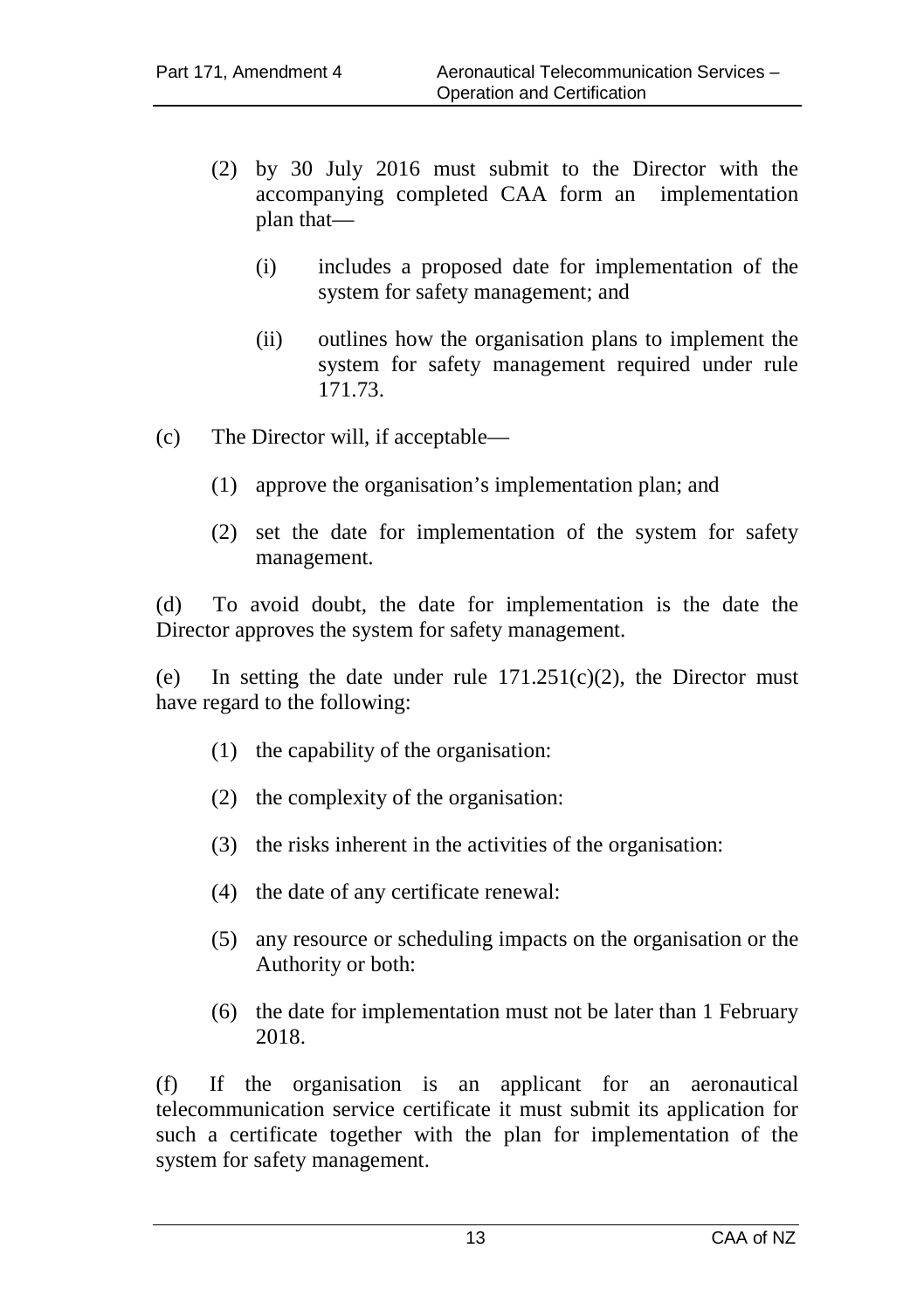(g) This rule expires on 1 February 2018.

### *Insert rule 171.253 after rule 171.201 and following rule 171.251:*

### <span id="page-13-0"></span>**171.253 Transitional internal quality assurance for aeronautical telecommunication service organisation certificate holders and applicants**

(a) The internal quality assurance system required by rule  $171.251(b)(1)(ii)$  must be established to ensure the organisation's compliance with, and the adequacy of, the procedures required by this Part.

- (b) The internal quality assurance system must include—
	- (1) a safety policy and safety policy procedures, including the procedure required under rule 171.69 for investigating facility malfunction incidents; and
	- (2) a procedure to ensure quality indicators, including equipment availabilities, malfunctions, faults, and personnel and customer feedback, are monitored to identify existing problems or potential causes of problems within the internal quality assurance system; and
	- (3) a procedure for corrective action to ensure existing problems that have been identified within the internal quality assurance system are corrected; and
	- (4) a procedure for preventive action to ensure that potential causes of problems that have been identified within the internal quality assurance system are remedied; and
	- (5) an internal audit programme for the applicant's organisation to ensure conformity with the procedures in the applicant's exposition and to achieve the goals set in the safety policy; and
	- (6) management review procedures, that should include the use of statistical analysis if appropriate, to ensure the continuing suitability and effectiveness of the internal quality assurance system in satisfying the requirements of this Part.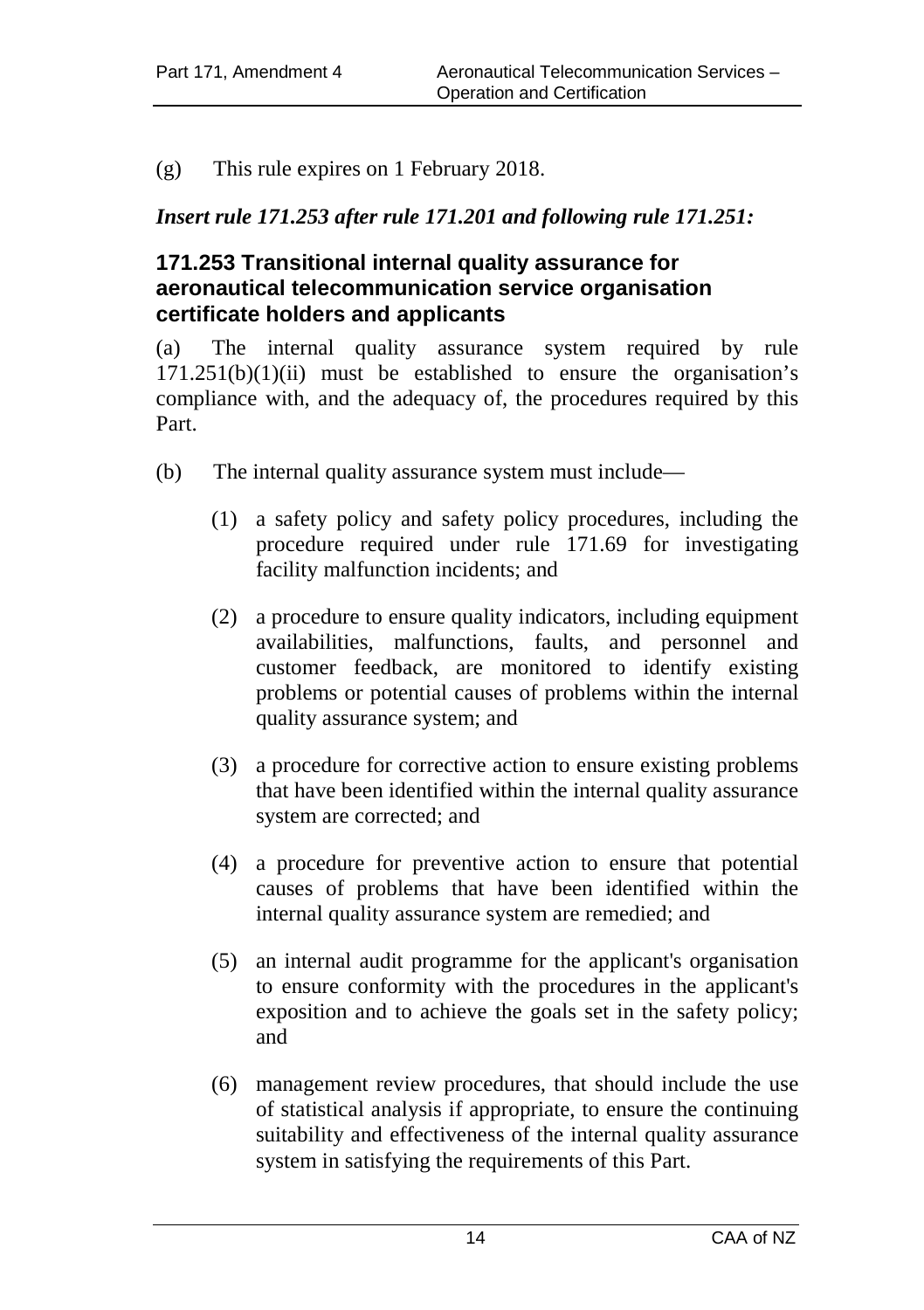(c) The procedure required under paragraph (b)(3) for corrective action must specify how—

- (1) to correct an existing quality problem; and
- (2) to follow up a corrective action to ensure the action is effective; and
- (3) to amend any procedure required under this Part as a result of a corrective action; and
- (4) management will measure the effectiveness of any corrective action taken.

(d) The procedure required under paragraph (b)(4) for preventive action must specify how—

- (1) to correct a potential quality problem; and
- (2) to follow-up a preventive action to ensure the action is effective; and
- (3) to amend any procedure required under this Part as a result of a preventive action; and
- (4) management will measure the effectiveness of any preventive action taken.

(e) The internal audit programme required under paragraph (b)(5) must—

- (1) specify the frequency and location of the audits taking into account the nature of the activity to be audited; and
- (2) measure the effectiveness of any preventative or corrective action taken by the personnel responsible for the activity being audited since the last audit; and
- (3) require preventative or corrective action to be taken by the personnel responsible for the activity being audited if problems are found by the audit; and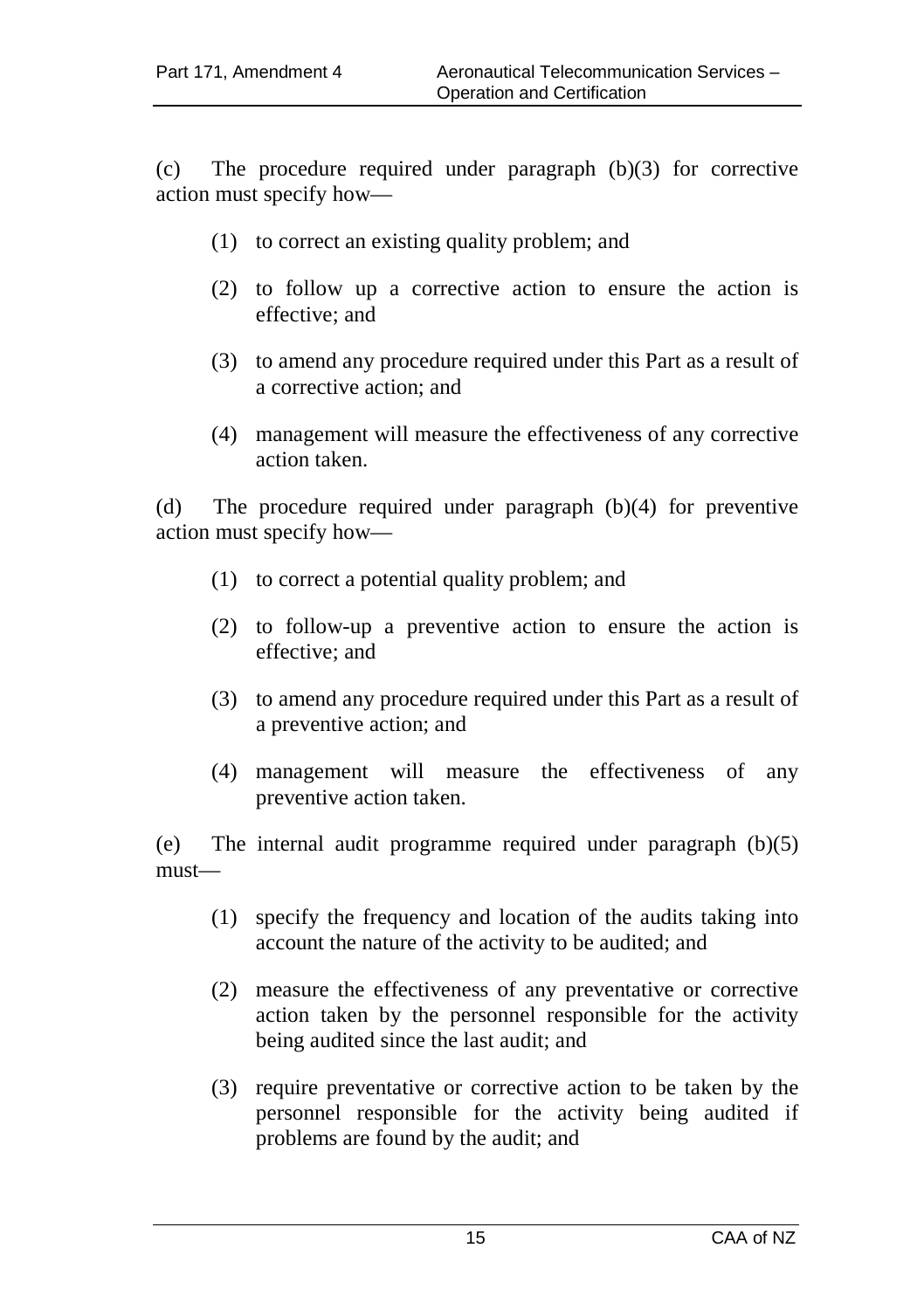(f) The procedure for management review required under paragraph  $(b)(6)$  must —

- (1) specify the frequency of management reviews of the internal quality assurance system taking into account the need for the continuing effectiveness of the system; and
- (2) identify the senior person responsible for the management reviews referred to in paragraph (f)(1); and

(g) The senior person responsible for the internal quality assurance system must—

- (1) ensure that the safety policy and the safety policy procedures are understood, implemented, and maintained at all levels of the aeronautical telecommunication service certificate holder's organisation; and
- (2) ensure that the audits are performed by trained auditing personnel who are independent of those having direct responsibility for the activity being audited; and
- (3) ensure that the results of the audits are reported to the personnel responsible for the activity being audited; and
- (4) ensure that all corrective and preventative actions are followed up to review the effectiveness of those actions; and
- (5) ensure that the results of the management review are evaluated and recorded; and
- (6) have direct access to the chief executive on matters affecting the integrity of the facilities operated under the authority of the aeronautical telecommunications service certificate.
- (h) This rule expires on 1 February 2018.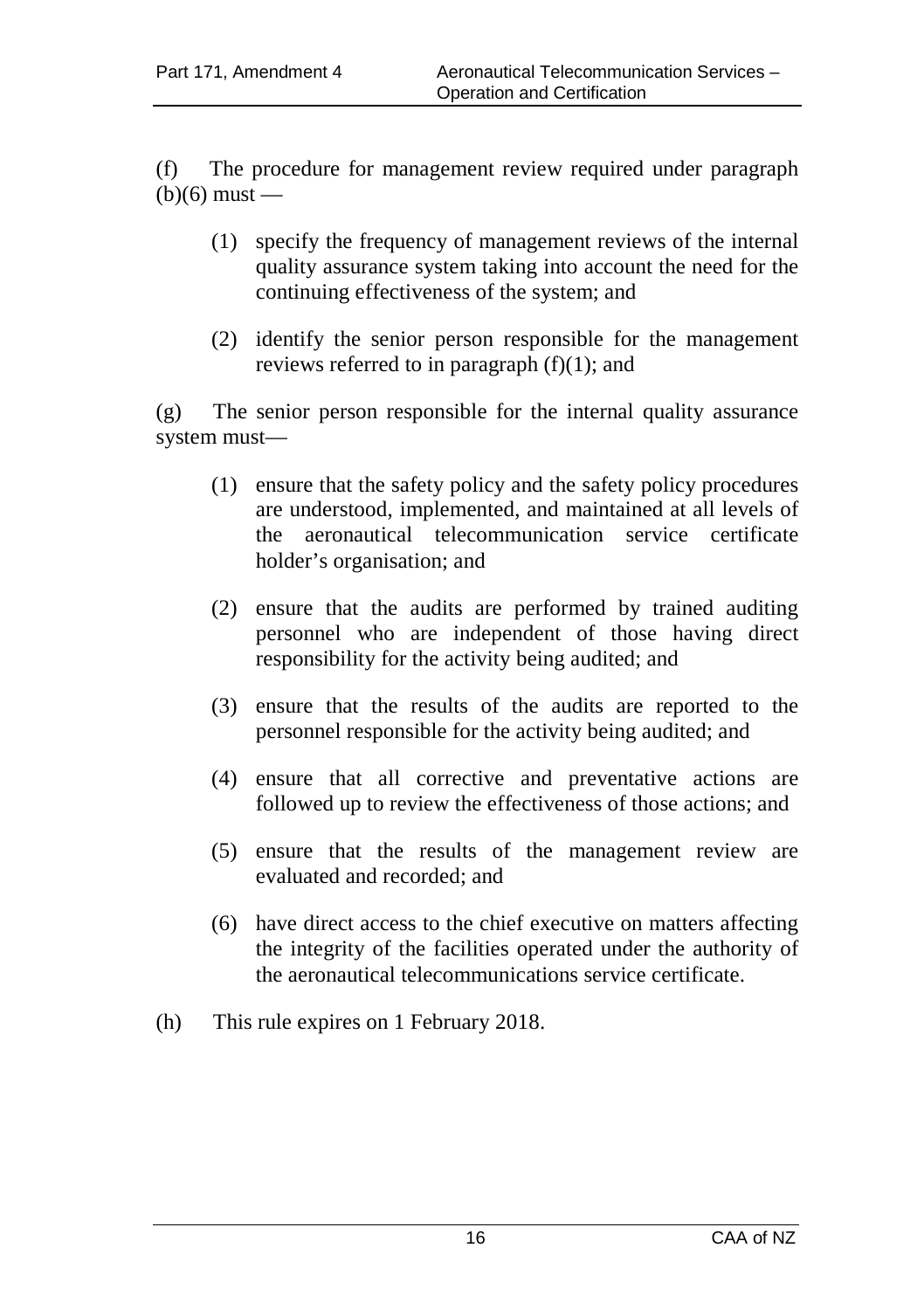# <span id="page-16-0"></span>**Consultation Details**

*(This statement does not form part of the rules contained in Part 171. It provides details of the consultation undertaken in making the rules.)*

A Notice of Proposed Rulemaking, NPRM 15-02, Safety Management, containing the proposed rules was issued for public consultation under Docket 8/CAR/1 on 7 May 2015.

20 responses to the NPRM were received. None related specifically to Part 171. Two submissions related to the proposed transition provisions as follows:

### <span id="page-16-1"></span>**Transition rules**

In regard to the time allowed for transition, most believed that the implementation time allowed was adequate. However, 2 submitters felt that it was too short – both were working in areas that were mainly Part 135 operations, but had a small element of Part 125 operations that would require the shorter transition period. This, they felt was unachievable; and in one case the submitter suggested that Part 125 operations should be allowed the longer transition to match Part 135.

One submitter suggested dropping the transitional rule that requires a transitional plan by a fixed date, as it appears nearly impossible to enforce in a meaningful way. The submitter questioned the CAA's intention if the CAA does not agree with an implementation plan? The submitter was of the view that as long as a plan is submitted, regardless of its content, the rule has been met. The intent of this rule may well be better achieved by other means, such as the anticipated timelines the CAA expects it will take to process an application for an exposition change that includes a SMS.

*CAA Response: The CAA has reviewed the proposed transitional provisions and came to the following conclusions:*

- *The timing of the proposed implementation stages has been examined and found that 1 year for the first group and 3 years for the second group would be unreasonably short considering the following:*
	- o *the number of affected certificates;*